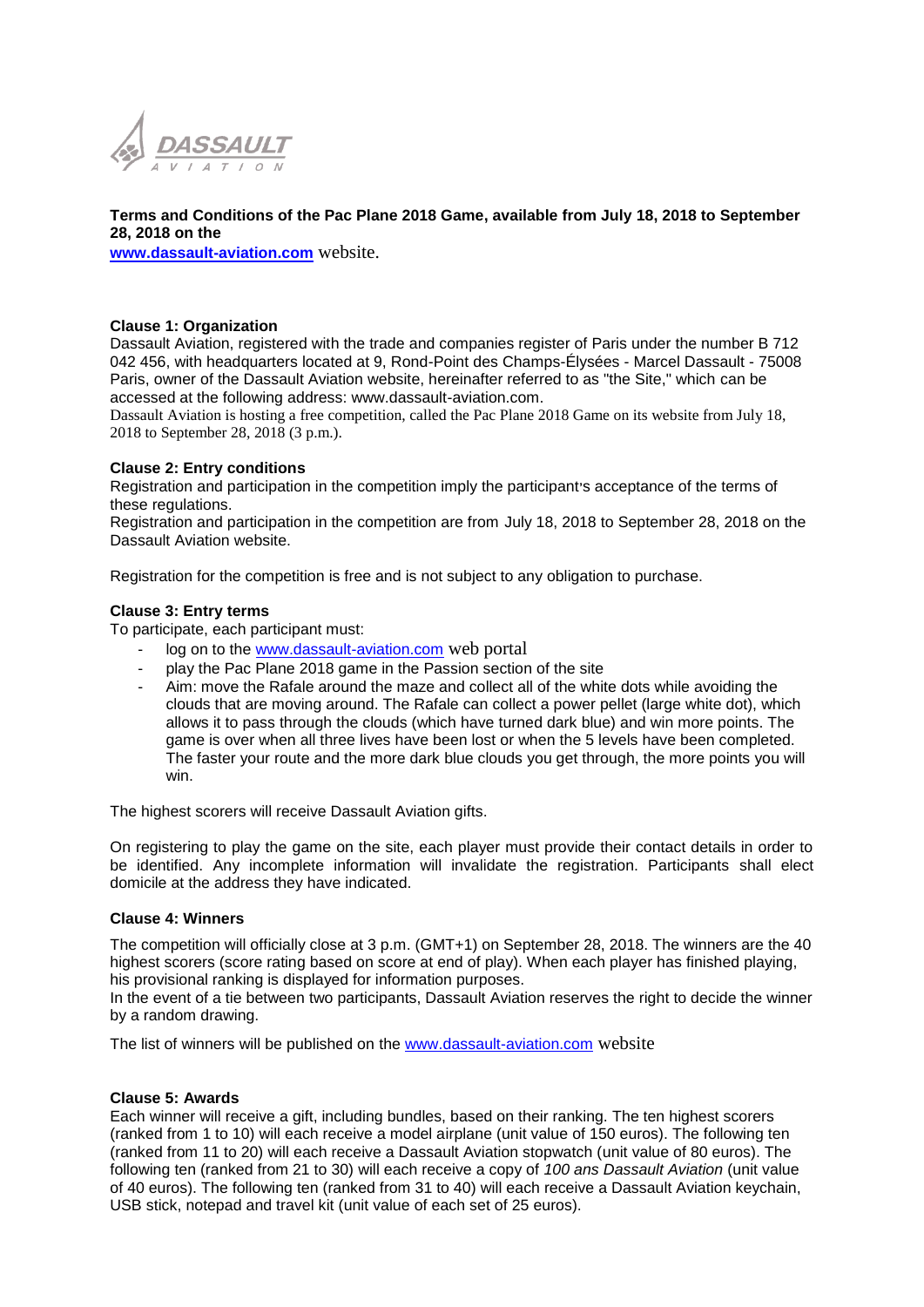Prizes cannot be reimbursed in cash or any other compensation of any kind whatsoever and are nontransferable. However, in the event of force majeure, Dassault Aviation reserves the right to substitute the listed prizes with prizes of equivalent value. Winners shall authorize the verification of their identity and residency (mailing address and/or Internet). Any false information pertaining to identity and address will result in the disqualification of the winner and void his participation.